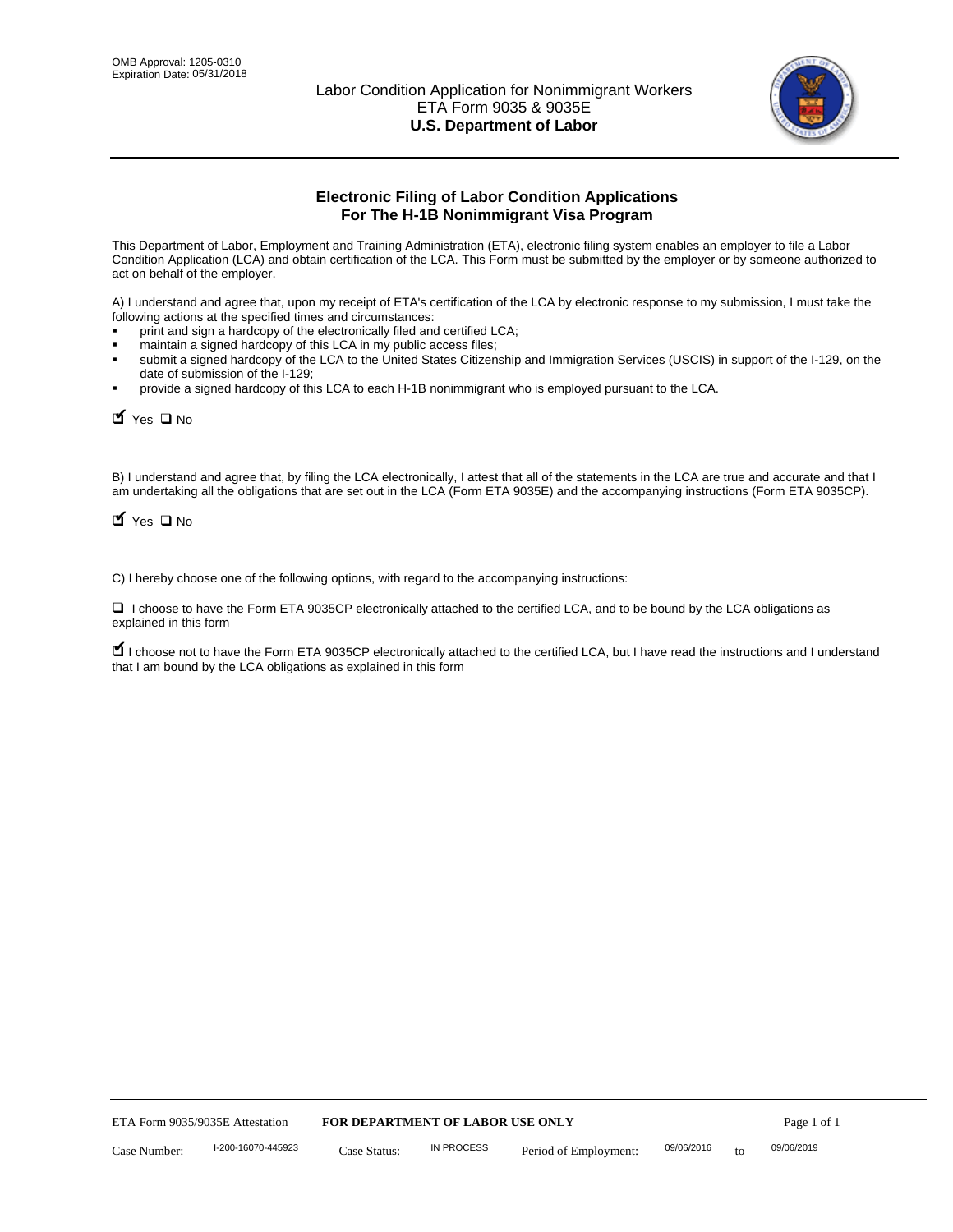# Labor Condition Application for Nonimmigrant Workers ETA Form 9035 & 9035E **U.S. Department of Labor**



*Please read and review the filing instructions carefully before completing the ETA Form 9035 or 9035E. A copy of the instructions can be found at http://www.foreignlaborcert.doleta.gov/. In accordance with Federal Regulations at 20 CFR 655.730(b), incomplete or obviously inaccurate Labor Condition Applications (LCAs) will not be certified by the Department of Labor. If the employer has received permission from the Administrator of the Office of Foreign Labor Certification to submit this form non-electronically, ALL required fields/items containing an asterisk ( \* ) must be completed as well as any fields/items where a response is conditional as indicated by the section ( § ) symbol.* 

# **A. Employment-Based Nonimmigrant Visa Information**

1. Indicate the type of visa classification supported by this application *(Write classification symbol)*: \*

# **B. Temporary Need Information**

| <b>B. Temporary Need Information</b><br>1. Job Title *                                                                                                                  |                                                            |                                              |
|-------------------------------------------------------------------------------------------------------------------------------------------------------------------------|------------------------------------------------------------|----------------------------------------------|
| PROGRAMMER/ANALYST                                                                                                                                                      |                                                            |                                              |
| 2. SOC (ONET/OES) code *                                                                                                                                                | 3. SOC (ONET/OES) occupation title *                       |                                              |
| 15-1131                                                                                                                                                                 | <b>COMPUTER PROGRAMMERS</b>                                |                                              |
| 4. Is this a full-time position? *                                                                                                                                      |                                                            | <b>Period of Intended Employment</b>         |
| $\blacksquare$ Yes<br>$\square$ No                                                                                                                                      | 5. Begin Date *<br>09/06/2016<br>(mm/dd/yyyy)              | 6. End Date *<br>09/06/2019<br>(mm/dd/yyyy)  |
| 7. Worker positions needed/basis for the visa classification supported by this application                                                                              |                                                            |                                              |
| 1                                                                                                                                                                       | Total Worker Positions Being Requested for Certification * |                                              |
|                                                                                                                                                                         |                                                            |                                              |
| Basis for the visa classification supported by this application<br>(indicate the total workers in each applicable category based on the total workers identified above) |                                                            |                                              |
|                                                                                                                                                                         |                                                            |                                              |
| 1<br>a. New employment *                                                                                                                                                | 0                                                          | d. New concurrent employment *               |
| b. Continuation of previously approved employment *<br>0<br>without change with the same employer                                                                       | 0                                                          | e. Change in employer *                      |
| 0<br>c. Change in previously approved employment *                                                                                                                      | 0                                                          | f. Amended petition *                        |
| C. Employer Information                                                                                                                                                 |                                                            |                                              |
| 1. Legal business name *                                                                                                                                                |                                                            |                                              |
| MARLABS, INC.                                                                                                                                                           |                                                            |                                              |
| 2. Trade name/Doing Business As (DBA), if applicable                                                                                                                    | <b>NA</b>                                                  |                                              |
| 3. Address 1 *                                                                                                                                                          |                                                            |                                              |
| 1 CORPORATE PLACE SOUTH FL3                                                                                                                                             |                                                            |                                              |
| 4. Address 2<br>NA.                                                                                                                                                     |                                                            |                                              |
| 5. City *                                                                                                                                                               | $\overline{6. \text{ State}}^*_{NJ}$                       | 7. Postal code *                             |
| <b>PISCATAWAY</b>                                                                                                                                                       |                                                            | 08854                                        |
| 8. Country *<br>UNITED STATES OF AMERICA                                                                                                                                | 9. Province<br><b>NA</b>                                   |                                              |
| 10. Telephone number * 7326941000                                                                                                                                       |                                                            | 11. Extension $N/A$                          |
|                                                                                                                                                                         |                                                            |                                              |
| 12. Federal Employer Identification Number (FEIN from IRS) *<br>541816287                                                                                               | 541511                                                     | 13. NAICS code (must be at least 4-digits) * |
|                                                                                                                                                                         |                                                            |                                              |

#### **C. Employer Information**

| 1. Legal business name *<br>MARLABS, INC.                    |                                              |                           |
|--------------------------------------------------------------|----------------------------------------------|---------------------------|
| 2. Trade name/Doing Business As (DBA), if applicable NA      |                                              |                           |
| 3. Address 1 *<br>1 CORPORATE PLACE SOUTH FL3                |                                              |                           |
| 4. Address 2<br><b>NA</b>                                    |                                              |                           |
| 5. City *<br><b>PISCATAWAY</b>                               | 6. State * <sub>NJ</sub>                     | 7. Postal code *<br>08854 |
| 8. Country *                                                 | 9. Province                                  |                           |
| UNITED STATES OF AMERICA                                     | NА                                           |                           |
| 10. Telephone number *<br>7326941000                         | 11. Extension<br>N/A                         |                           |
| 12. Federal Employer Identification Number (FEIN from IRS) * | 13. NAICS code (must be at least 4-digits) * |                           |
| 541816287                                                    | 541511                                       |                           |

# ETA Form 9035/9035E **FOR DEPARTMENT OF LABOR USE ONLY** Page 1 of 5<br>Case Number: 1-200-16070-445923 Case Status: IN PROCESS Period of Employment: 09/06/2016 to 09/06/2019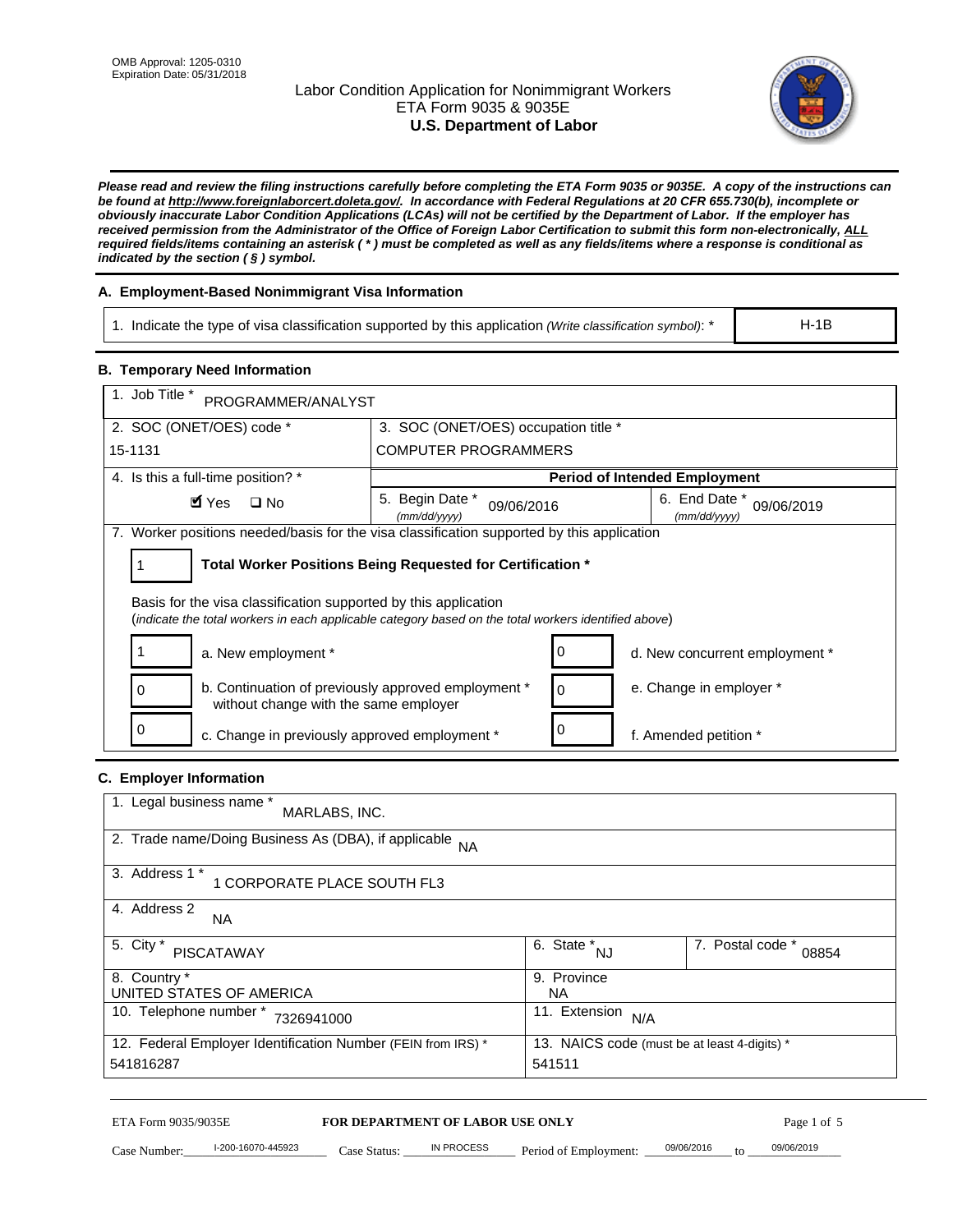

# **D. Employer Point of Contact Information**

**Important Note**: The information contained in this Section must be that of an employee of the employer who is authorized to act on behalf of the employer in labor certification matters. The information in this Section must be different from the agent or attorney information listed in Section E, unless the attorney is an employee of the employer.

| 1. Contact's last (family) name *                  | 2. First (given) name * |                                | 3. Middle name(s) *       |  |
|----------------------------------------------------|-------------------------|--------------------------------|---------------------------|--|
| <b>VIDYADHARAN</b>                                 | <b>SANJAY</b>           |                                | <b>NA</b>                 |  |
| 4. Contact's job title *<br><b>GENERAL COUNSEL</b> |                         |                                |                           |  |
| 5. Address 1 *<br>ONE CORPORATE PLACE SOUTH FL3    |                         |                                |                           |  |
| 6. Address 2<br>N/A                                |                         |                                |                           |  |
| 7. City $*$<br>PISCATAWAY                          |                         | $\overline{8}$ . State *<br>NJ | 9. Postal code *<br>08854 |  |
| 10. Country *<br>UNITED STATES OF AMERICA          |                         | 11. Province<br><b>NA</b>      |                           |  |
| Extension<br>12. Telephone number *<br>13.         |                         | 14. E-Mail address             |                           |  |
| 7326941000<br>1600                                 |                         | SANJAY@MARLABS.COM             |                           |  |

# **E. Attorney or Agent Information (If applicable)**

| VIDYADHARAN                                                                                                                                         | SANJAY                                                |                                           |                                          | <b>NA</b>                    |                                                      |             |
|-----------------------------------------------------------------------------------------------------------------------------------------------------|-------------------------------------------------------|-------------------------------------------|------------------------------------------|------------------------------|------------------------------------------------------|-------------|
| 4. Contact's job title * GENERAL COUNSEL                                                                                                            |                                                       |                                           |                                          |                              |                                                      |             |
| 5. Address 1 * ONE CORPORATE PLACE SOUTH FL3                                                                                                        |                                                       |                                           |                                          |                              |                                                      |             |
| 6. Address 2<br>N/A                                                                                                                                 |                                                       |                                           |                                          |                              |                                                      |             |
| 7. City * PISCATAWAY                                                                                                                                |                                                       | $\overline{\phantom{a}}$ 8. State $^*$ NJ |                                          | 9. Postal code *             | 08854                                                |             |
| 10. Country *<br>UNITED STATES OF AMERICA                                                                                                           |                                                       | 11. Province<br>NA                        |                                          |                              |                                                      |             |
| 12. Telephone number *<br>7326941000                                                                                                                | 13. Extension<br>1600                                 |                                           | 14. E-Mail address<br>SANJAY@MARLABS.COM |                              |                                                      |             |
| E. Attorney or Agent Information (If applicable)                                                                                                    |                                                       |                                           |                                          |                              |                                                      |             |
| 1. Is the employer represented by an attorney or agent in the filing of this application? *<br>If "Yes", complete the remainder of Section E below. |                                                       |                                           |                                          |                              | $\Box$ Yes                                           | <b>M</b> No |
| 2. Attorney or Agent's last (family) name §                                                                                                         | 3. First (given) name §                               |                                           |                                          |                              | 4. Middle name(s) $\sqrt{s}$                         |             |
| N/A                                                                                                                                                 | N/A                                                   |                                           |                                          | N/A                          |                                                      |             |
| 5. Address 1 $\frac{1}{9}$ N/A                                                                                                                      |                                                       |                                           |                                          |                              |                                                      |             |
| 6. Address 2<br>N/A                                                                                                                                 |                                                       |                                           |                                          |                              |                                                      |             |
| 7. City §<br>N/A                                                                                                                                    |                                                       | 8. State §<br>N/A                         |                                          | N/A                          | 9. Postal code §                                     |             |
| 10. Country §<br>N/A                                                                                                                                |                                                       | 11. Province<br>N/A                       |                                          |                              |                                                      |             |
| 12. Telephone number §                                                                                                                              | 13. Extension                                         |                                           | 14. E-Mail address                       |                              |                                                      |             |
| N/A<br>N/A                                                                                                                                          |                                                       | N/A                                       |                                          |                              |                                                      |             |
| 15. Law firm/Business name §                                                                                                                        |                                                       |                                           |                                          | 16. Law firm/Business FEIN § |                                                      |             |
| N/A                                                                                                                                                 |                                                       |                                           | N/A                                      |                              |                                                      |             |
| 17. State Bar number (only if attorney) §                                                                                                           |                                                       |                                           | standing (only if attorney) §            |                              | 18. State of highest court where attorney is in good |             |
| N/A                                                                                                                                                 |                                                       | N/A                                       |                                          |                              |                                                      |             |
| 19. Name of the highest court where attorney is in good standing (only if attorney) §                                                               |                                                       |                                           |                                          |                              |                                                      |             |
| N/A                                                                                                                                                 |                                                       |                                           |                                          |                              |                                                      |             |
|                                                                                                                                                     |                                                       |                                           |                                          |                              |                                                      |             |
|                                                                                                                                                     |                                                       |                                           |                                          |                              |                                                      |             |
|                                                                                                                                                     |                                                       |                                           |                                          |                              |                                                      |             |
|                                                                                                                                                     |                                                       |                                           |                                          |                              |                                                      |             |
|                                                                                                                                                     |                                                       |                                           |                                          |                              |                                                      |             |
|                                                                                                                                                     |                                                       |                                           |                                          |                              |                                                      |             |
|                                                                                                                                                     |                                                       |                                           |                                          |                              |                                                      |             |
| ETA Form 9035/9035E<br>I-200-16070-445923                                                                                                           | FOR DEPARTMENT OF LABOR USE ONLY<br><b>IN PROCESS</b> |                                           |                                          | 09/06/2016                   | Page 2 of 5<br>09/06/2019                            |             |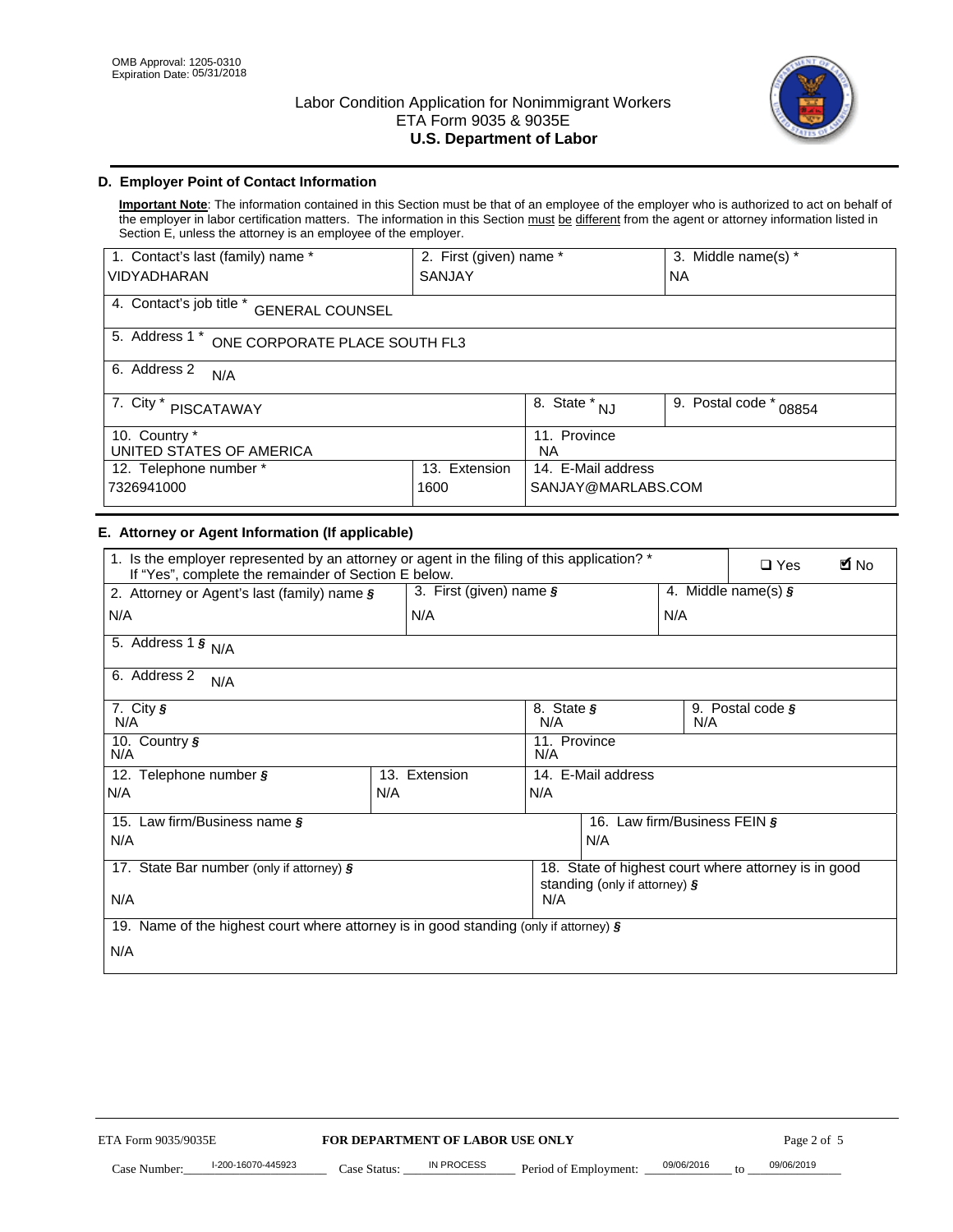**F. Rate of Pay** 

# Labor Condition Application for Nonimmigrant Workers ETA Form 9035 & 9035E **U.S. Department of Labor**



| <b>F.</b> Rate of Pay          |                                                               |
|--------------------------------|---------------------------------------------------------------|
| 1. Wage Rate (Required)        | 2. Per: (Choose only one) *                                   |
| 60000.00<br>From: \$<br>$\ast$ |                                                               |
| N/A<br>To: S                   | . ■ Year<br>□ Week □ Bi-Weekly<br>$\Box$ Month<br>$\Box$ Hour |

## **G. Employment and Prevailing Wage Information**

#### *a. Place of Employment 1*

|     | From: \$                                                                                                                                                                                                                                                                                                                                                                                                                                                                                                                                                                                                                                                                                                                                                                                                                                  | 60000.00<br>$\ast$<br>To: $\S$<br>N/A                                                                                                                                                                                                                                                                                                                                                                                                                                                                                                                                                                                                                                                                                                | $\Box$ Hour   |                       |       | $\Box$ Week $\Box$ Bi-Weekly                          | $\Box$ Month | $\blacksquare$ Year |
|-----|-------------------------------------------------------------------------------------------------------------------------------------------------------------------------------------------------------------------------------------------------------------------------------------------------------------------------------------------------------------------------------------------------------------------------------------------------------------------------------------------------------------------------------------------------------------------------------------------------------------------------------------------------------------------------------------------------------------------------------------------------------------------------------------------------------------------------------------------|--------------------------------------------------------------------------------------------------------------------------------------------------------------------------------------------------------------------------------------------------------------------------------------------------------------------------------------------------------------------------------------------------------------------------------------------------------------------------------------------------------------------------------------------------------------------------------------------------------------------------------------------------------------------------------------------------------------------------------------|---------------|-----------------------|-------|-------------------------------------------------------|--------------|---------------------|
|     | G. Employment and Prevailing Wage Information<br>Important Note: It is important for the employer to define the place of intended employment with as much geographic specificity as possible<br>The place of employment address listed below must be a physical location and cannot be a P.O. Box. The employer may use this section<br>to identify up to three (3) physical locations and corresponding prevailing wages covering each location where work will be performed and<br>the electronic system will accept up to 3 physical locations and prevailing wage information. If the employer has received approval from the<br>Department of Labor to submit this form non-electronically and the work is expected to be performed in more than one location, an<br>attachment must be submitted in order to complete this section. |                                                                                                                                                                                                                                                                                                                                                                                                                                                                                                                                                                                                                                                                                                                                      |               |                       |       |                                                       |              |                     |
|     | a. Place of Employment 1<br>1. Address 1 *                                                                                                                                                                                                                                                                                                                                                                                                                                                                                                                                                                                                                                                                                                                                                                                                |                                                                                                                                                                                                                                                                                                                                                                                                                                                                                                                                                                                                                                                                                                                                      |               |                       |       |                                                       |              |                     |
|     | 1111 ASHWORTH ROAD                                                                                                                                                                                                                                                                                                                                                                                                                                                                                                                                                                                                                                                                                                                                                                                                                        |                                                                                                                                                                                                                                                                                                                                                                                                                                                                                                                                                                                                                                                                                                                                      |               |                       |       |                                                       |              |                     |
|     | 2. Address 2                                                                                                                                                                                                                                                                                                                                                                                                                                                                                                                                                                                                                                                                                                                                                                                                                              |                                                                                                                                                                                                                                                                                                                                                                                                                                                                                                                                                                                                                                                                                                                                      |               |                       |       |                                                       |              |                     |
|     | 3. City $*$<br><b>WEST DES MOINES</b>                                                                                                                                                                                                                                                                                                                                                                                                                                                                                                                                                                                                                                                                                                                                                                                                     |                                                                                                                                                                                                                                                                                                                                                                                                                                                                                                                                                                                                                                                                                                                                      |               |                       |       | 4. County *<br>POLK COUNTY                            |              |                     |
|     | 5. State/District/Territory *<br>IA                                                                                                                                                                                                                                                                                                                                                                                                                                                                                                                                                                                                                                                                                                                                                                                                       |                                                                                                                                                                                                                                                                                                                                                                                                                                                                                                                                                                                                                                                                                                                                      |               |                       | 50265 | 6. Postal code *                                      |              |                     |
|     |                                                                                                                                                                                                                                                                                                                                                                                                                                                                                                                                                                                                                                                                                                                                                                                                                                           | Prevailing Wage Information (corresponding to the place of employment location listed above)                                                                                                                                                                                                                                                                                                                                                                                                                                                                                                                                                                                                                                         |               |                       |       |                                                       |              |                     |
| N/A | 7. Agency which issued prevailing wage §                                                                                                                                                                                                                                                                                                                                                                                                                                                                                                                                                                                                                                                                                                                                                                                                  |                                                                                                                                                                                                                                                                                                                                                                                                                                                                                                                                                                                                                                                                                                                                      |               | N/A                   |       | 7a. Prevailing wage tracking number (if applicable) § |              |                     |
|     | 8. Wage level *<br>$\Box$                                                                                                                                                                                                                                                                                                                                                                                                                                                                                                                                                                                                                                                                                                                                                                                                                 | <b>M</b><br>$\Box$<br>III                                                                                                                                                                                                                                                                                                                                                                                                                                                                                                                                                                                                                                                                                                            | $\Box$ IV     | $\Box$ N/A            |       |                                                       |              |                     |
|     | 9. Prevailing wage *<br>S                                                                                                                                                                                                                                                                                                                                                                                                                                                                                                                                                                                                                                                                                                                                                                                                                 | 10. Per: (Choose only one) *<br>59966.00                                                                                                                                                                                                                                                                                                                                                                                                                                                                                                                                                                                                                                                                                             | $\Box$ Hour   | $\Box$ Week           |       | □ Bi-Weekly                                           | $\Box$ Month | ■ Year              |
|     | 11. Prevailing wage source (Choose only one) *                                                                                                                                                                                                                                                                                                                                                                                                                                                                                                                                                                                                                                                                                                                                                                                            | <b>¤</b> OES<br><b>CBA</b><br>$\Box$                                                                                                                                                                                                                                                                                                                                                                                                                                                                                                                                                                                                                                                                                                 | DBA<br>$\Box$ |                       | □ SCA | o.                                                    | Other        |                     |
|     | 11a. Year source published *                                                                                                                                                                                                                                                                                                                                                                                                                                                                                                                                                                                                                                                                                                                                                                                                              | 11b. If "OES", and SWA/NPC did not issue prevailing wage OR "Other" in question 11,<br>specify source $\boldsymbol{\S}$                                                                                                                                                                                                                                                                                                                                                                                                                                                                                                                                                                                                              |               |                       |       |                                                       |              |                     |
|     | 2015                                                                                                                                                                                                                                                                                                                                                                                                                                                                                                                                                                                                                                                                                                                                                                                                                                      | OFLC ONLINE DATA CENTER                                                                                                                                                                                                                                                                                                                                                                                                                                                                                                                                                                                                                                                                                                              |               |                       |       |                                                       |              |                     |
|     | H. Employer Labor Condition Statements                                                                                                                                                                                                                                                                                                                                                                                                                                                                                                                                                                                                                                                                                                                                                                                                    |                                                                                                                                                                                                                                                                                                                                                                                                                                                                                                                                                                                                                                                                                                                                      |               |                       |       |                                                       |              |                     |
|     | Important Note: In order for your application to be processed, you MUST read Section H of the Labor Condition Application - General<br>Instructions Form ETA 9035CP under the heading "Employer Labor Condition Statements" and agree to all four (4) labor condition statements<br>summarized below:<br>(1)<br>(2)<br>workers similarly employed.<br>(3)<br>employment.<br>(4)<br>1. <i>I have read and agree to</i> Labor Condition Statements 1, 2, 3, and 4 above and as fully explained in Section H<br>of the Labor Condition Application - General Instructions - Form ETA 9035CP. *                                                                                                                                                                                                                                               | Wages: Pay nonimmigrants at least the local prevailing wage or the employer's actual wage, whichever is higher, and pay for non-<br>productive time. Offer nonimmigrants benefits on the same basis as offered to U.S. workers.<br><b>Working Conditions:</b> Provide working conditions for nonimmigrants which will not adversely affect the working conditions of<br>Strike, Lockout, or Work Stoppage: There is no strike, lockout, or work stoppage in the named occupation at the place of<br>Notice: Notice to union or to workers has been or will be provided in the named occupation at the place of employment. A copy of<br>this form will be provided to each nonimmigrant worker employed pursuant to the application. |               |                       |       |                                                       | <b>Ø</b> Yes | $\square$ No        |
|     | ETA Form 9035/9035E                                                                                                                                                                                                                                                                                                                                                                                                                                                                                                                                                                                                                                                                                                                                                                                                                       | <b>FOR DEPARTMENT OF LABOR USE ONLY</b>                                                                                                                                                                                                                                                                                                                                                                                                                                                                                                                                                                                                                                                                                              |               |                       |       |                                                       | Page 3 of 5  |                     |
|     | I-200-16070-445923<br>Case Number:                                                                                                                                                                                                                                                                                                                                                                                                                                                                                                                                                                                                                                                                                                                                                                                                        | IN PROCESS<br>Case Status: .                                                                                                                                                                                                                                                                                                                                                                                                                                                                                                                                                                                                                                                                                                         |               | Period of Employment: |       | 09/06/2016                                            | 09/06/2019   |                     |

#### **H. Employer Labor Condition Statements**

- (1) **Wages:** Pay nonimmigrants at least the local prevailing wage or the employer's actual wage, whichever is higher, and pay for nonproductive time. Offer nonimmigrants benefits on the same basis as offered to U.S. workers.
- (2) **Working Conditions:** Provide working conditions for nonimmigrants which will not adversely affect the working conditions of workers similarly employed.
- (3) **Strike, Lockout, or Work Stoppage:** There is no strike, lockout, or work stoppage in the named occupation at the place of employment.
- (4) **Notice:** Notice to union or to workers has been or will be provided in the named occupation at the place of employment. A copy of this form will be provided to each nonimmigrant worker employed pursuant to the application.

| 1. I have read and agree to Labor Condition Statements 1, 2, 3, and 4 above and as fully explained in Section H | $\blacksquare$ Yes $\square$ No |  |
|-----------------------------------------------------------------------------------------------------------------|---------------------------------|--|
| of the Labor Condition Application – General Instructions – Form ETA 9035CP. *                                  |                                 |  |

| ETA Form 9035/9035E |                    | <b>FOR DEPARTMENT OF LABOR USE ONLY</b> |            |                       |            |        | Page 3 of 5 |
|---------------------|--------------------|-----------------------------------------|------------|-----------------------|------------|--------|-------------|
| Case Number:        | I-200-16070-445923 | Case Status:                            | IN PROCESS | Period of Employment: | 09/06/2016 | $10 -$ | 09/06/2019  |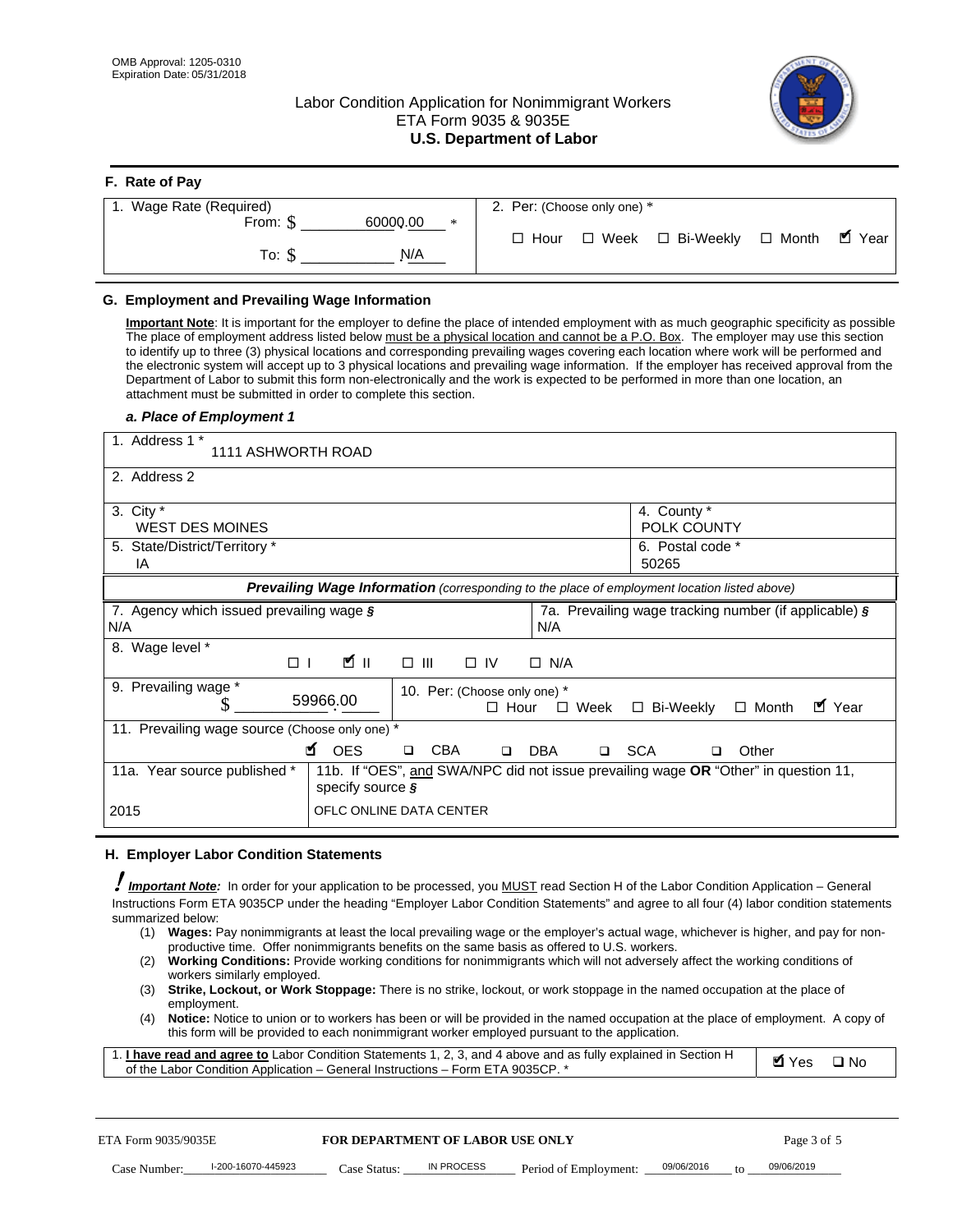

#### **I. Additional Employer Labor Condition Statements – H-1B Employers ONLY**

!**Important Note***:* In order for your H-1B application to be processed, you MUST read Section I – Subsection 1 of the Labor Condition Application – General Instructions Form ETA 9035CP under the heading "Additional Employer Labor Condition Statements" and answer the questions below.

#### *a. Subsection 1*

| 1. Is the employer H-1B dependent? $\S$                                                                                                                                                                                                 | Myes                                          | $\Box$ No              |  |
|-----------------------------------------------------------------------------------------------------------------------------------------------------------------------------------------------------------------------------------------|-----------------------------------------------|------------------------|--|
| 2. Is the employer a willful violator? $\frac{1}{2}$                                                                                                                                                                                    | $\Box$ Yes                                    | <b>M</b> <sub>No</sub> |  |
| 3. If "Yes" is marked in questions 1.1 and/or 1.2, you must answer "Yes" or "No" regarding whether the<br>employer will use this application ONLY to support H-1B petitions or extensions of status for exempt H-1B<br>nonimmigrants? § | $\blacksquare$ Yes $\square$ No $\square$ N/A |                        |  |

**If you marked "Yes" to questions I.1 and/or I.2 and "No" to question I.3, you MUST read Section I – Subsection 2 of the Labor Condition Application – General Instructions Form ETA 9035CP under the heading "Additional Employer Labor Condition Statements" and indicate your agreement to all three (3) additional statements summarized below.** 

#### *b. Subsection 2*

- A. **Displacement:** Non-displacement of the U.S. workers in the employer's workforce
- B. **Secondary Displacement:** Non-displacement of U.S. workers in another employer's workforce; and
- C. **Recruitment and Hiring:** Recruitment of U.S. workers and hiring of U.S. workers applicant(s) who are equally or better qualified than the H-1B nonimmigrant(s).

| 4. I have read and agree to Additional Employer Labor Condition Statements A, B, and C above and as fully                  |      |
|----------------------------------------------------------------------------------------------------------------------------|------|
| explained in Section I – Subsections 1 and 2 of the Labor Condition Application – General Instructions Form ETA $\Box$ Yes | ∩ Nח |
| 9035CP. $\delta$                                                                                                           |      |

# **J. Public Disclosure Information**

!**Important Note***:* You must select from the options listed in this Section.

| Public disclosure information will be kept at: * | Employer's principal place of business<br>$\Box$ Place of employment |
|--------------------------------------------------|----------------------------------------------------------------------|
|--------------------------------------------------|----------------------------------------------------------------------|

#### **K. Declaration of Employer**

*By signing this form, I, on behalf of the employer, attest that the information and labor condition statements provided are true and accurate;*  that I have read sections H and I of the Labor Condition Application – General Instructions Form ETA 9035CP, and that I agree to comply with *the Labor Condition Statements as set forth in the Labor Condition Application – General Instructions Form ETA 9035CP and with the Department of Labor regulations (20 CFR part 655, Subparts H and I). I agree to make this application, supporting documentation, and other records available to officials of the Department of Labor upon request during any investigation under the Immigration and Nationality Act. Making fraudulent representations on this Form can lead to civil or criminal action under 18 U.S.C. 1001, 18 U.S.C. 1546, or other provisions of law.* 

| 1. Last (family) name of hiring or designated official * | 2. First (given) name of hiring or designated official * |                                 | 3. Middle initial * |
|----------------------------------------------------------|----------------------------------------------------------|---------------------------------|---------------------|
| <b>VIDYADHARAN</b>                                       | <b>SANJAY</b>                                            |                                 | <b>NA</b>           |
| 4. Hiring or designated official title *                 |                                                          |                                 |                     |
| <b>GENERAL COUNSEL</b>                                   |                                                          |                                 |                     |
| 5. Signature *                                           |                                                          | 6. Date signed *                |                     |
|                                                          |                                                          |                                 |                     |
|                                                          |                                                          |                                 |                     |
|                                                          |                                                          |                                 |                     |
|                                                          |                                                          |                                 |                     |
|                                                          |                                                          |                                 |                     |
| ETA Form 9035/9035E                                      | FOR DEPARTMENT OF LABOR USE ONLY                         |                                 | Page 4 of 5         |
| I-200-16070-445923<br>Case Number<br>Case Status:        | IN PROCESS<br>Period of Employment:                      | 09/06/2016<br>$\mathsf{t} \cap$ | 09/06/2019          |